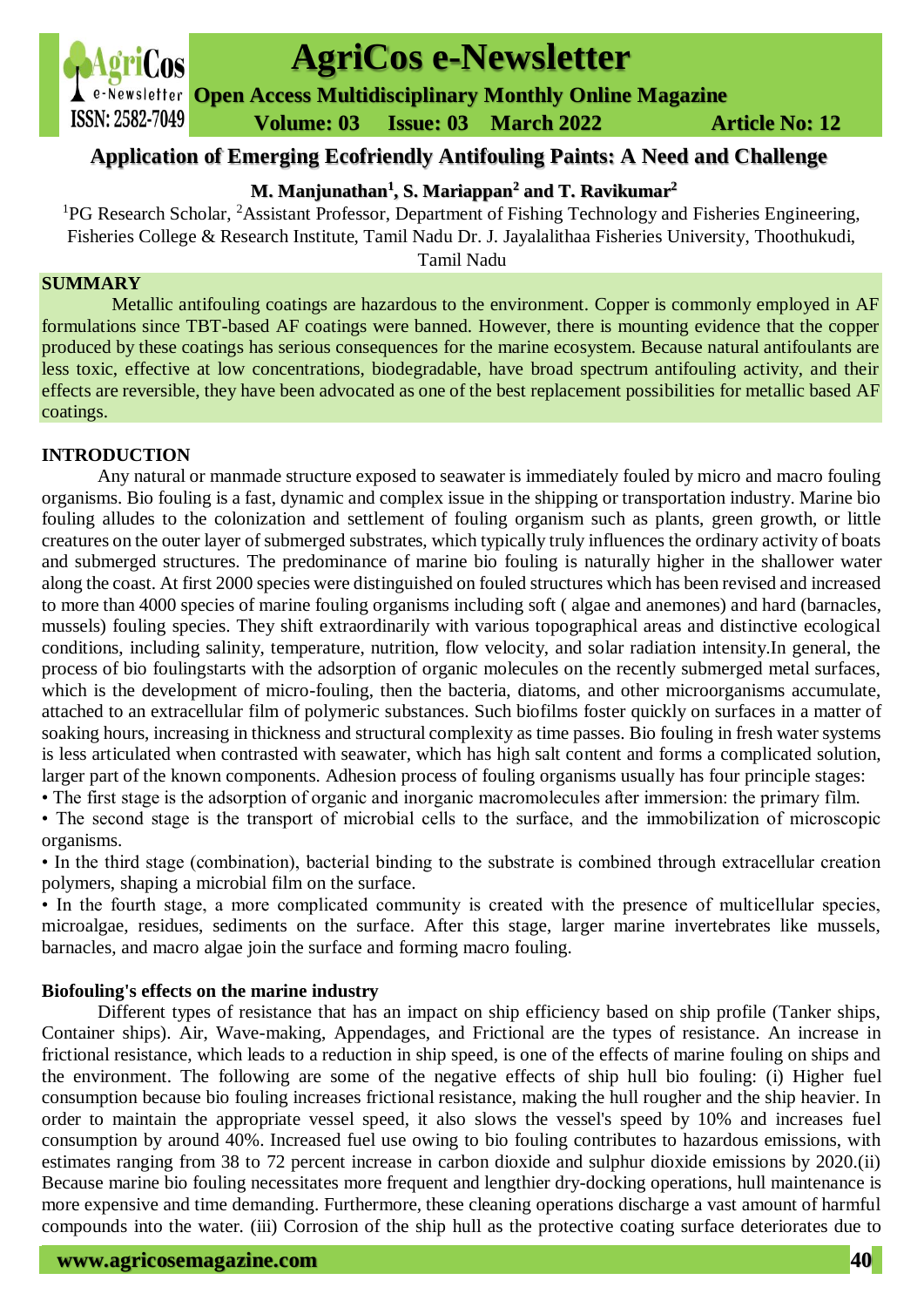# **AgriCos e-Newsletter (ISSN: 2582-7049) 03 (03) March 2022**

metabolic and other biological processes. As a result, the hull's surface is more prone to corrosion and discoloration. The colonization of hulls has been related to two significant environmental pollutions: gas emissions into the atmosphere (CO2, CO, SO2, and NOx) and the spread of potentially alien species.Historically, hull fouling was the most common vector of species translocation, in which organisms stuck to the hulls in one region and were moved across oceanographic borders during the voyage, either coming off naturally in a new habitat or after the ship's hulls were cleaned. Non-indigenous species in an environment have the potential to threaten biodiversity as well as social and economic interests.



**Fig. 1. Classification of marine fouling organism**

#### **Biofouling Prevention on Ships**

Antifouling technology has a long and illustrious history. For more than 2,000 years, humans have battled marine fouling. The most effective technique to avoid biofouling is to choose the right material for the building that will be immersed in water. Scraping the hulls of ships is one of the first means of fixing the problem in the shipping industry. According to literature, the earliest ancient Greeks wrapped the hull in asphalt, wax, tar, and other materials for antifouling treatment. Anti-coating has been discovered to be the most effective strategy for controlling the formation of bio fouling on submerged surfaces. The first attempt to control bio fouling goes back to the Greek and Roman civilizations, 700 BC, when copper or lead sheathing was employed to protect wooden boats from the growth of marine organisms on man-made surfaces. Ships were manufactured of steel around 1860, but copper sheathing could not be employed because electrolyte action increased hull deterioration. As a result, different techniques of protecting ships became necessary, resulting in the development of contemporary paint systems. In recent decades, the dominant technique for controlling the effects of bio fouling organisms has been to apply a protective organic layer comprising particle biocides. According to the mechanism used to release the biocide, these paints can be divided into three categories: soluble matrix, insoluble matrix or contact paint, and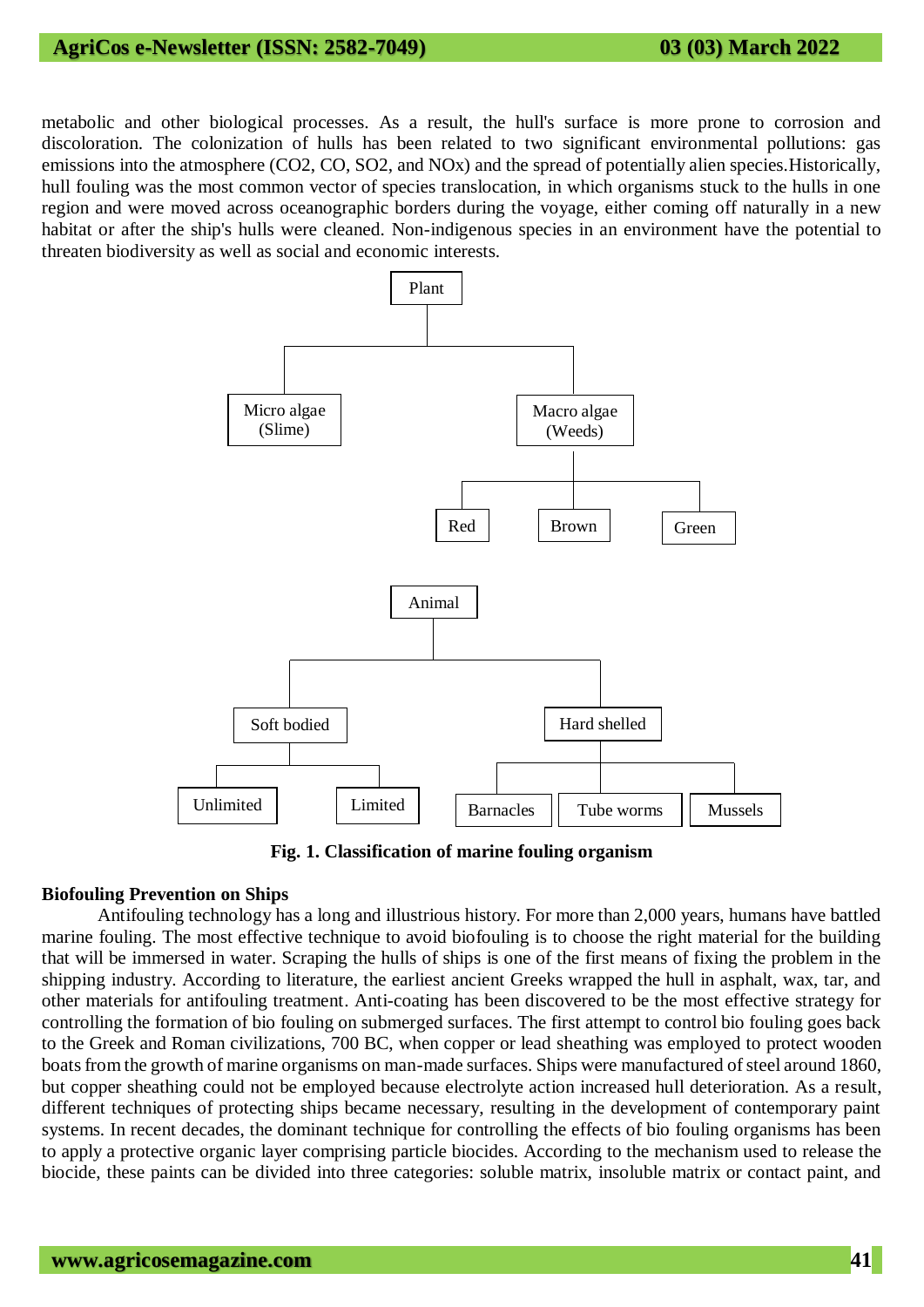self-polishing paints. Until the 1960s, the most effective antifouling compounds were based on alkyl tins, particularly tributyl tin (TBT), which was previously thought to be a permanent answer to the problem of marine bio fouling.

#### **Ecological consequences of anti-fouling paints**

The chemicals of tributyltin (TBT) and triphenyltin (TPT) were highly toxic for many aquatic organisms and which have been shown to infect the food chain and remain in the environment. In the 1990s, self-polishing TBT paints were used on 70% of the world's maritime fleet, accounting for two-thirds of the overall antifouling market. Unfortunately, the most popular antifouling coating also proved out to be the most harmful, with a lifespan of up to five years. Excessive use of this biocide in the environment resulted in oyster population shell thickening and gastropod imposex. Furthermore, their bioaccumulation and biomagnification in the marine food chain have raised serious concerns.As a result of the restriction issued by the International Maritime Organization (IMO) in 2001, TBT antifouling coatings were banned worldwide after 2008. Although copper and organic booster biocides combined with copolymers have been frequently employed as quick replacements to TBT, most of these biocides should be considered interim treatments rather than true TBT substitutes due to their ecotoxicity, durability, and expense.

#### **The Need for development of novel non-toxic antifouling agents**

Toxic biocides and metal-based anti-fouling coatings have been offered as alternatives to marine natural products for managing bio fouling. TBT-replacement antifouling coatings must therefore be environmentally friendly while also having a lengthy service life. In this context, natural product antifoulants have been presented as one of the finest viable solutions. They are less toxic, effective at low concentrations, biodegradable, having broad range antifouling action, and their effects are reversible, compared to conventional harmful biocides. Additionally, they have evolved through millions of years within the system. Terpenoids, steroids, carotenoids, phenolics, furanones, alkaloids, peptides, and lactones make up the majority of natural product antifoulants discovered thus far. Sponge, soft corals, seaweeds, sea grasses, tunicates, bryozoans, mangroves, and microbes are among the principal categories of species from which they have been separated.



**Fig.2. Number of anti-fouling natural products isolated from a marine source before May 2020**

According to statistics, 3,129 different types of marine natural chemicals were found from algae between 1965 and 2012. There are approximately 1,658 different types of natural chemicals isolated from Rhodophyta plants, accounting for 53% of the total and ranking first. In second place, approximately 1,213 natural chemicals derived from Ochrophyta plants account for 39 percent of the total. Only 258 species of Chlorophyta are extracted, accounting for 8% of the total.The antifouling efficacy of nemertinepyridyl alkaloids from marine Haplonemertines against the barnacle *B. Amphitrite* larvae is strong. *Neritaalbicilla* and *N.oryzarum*, two marine